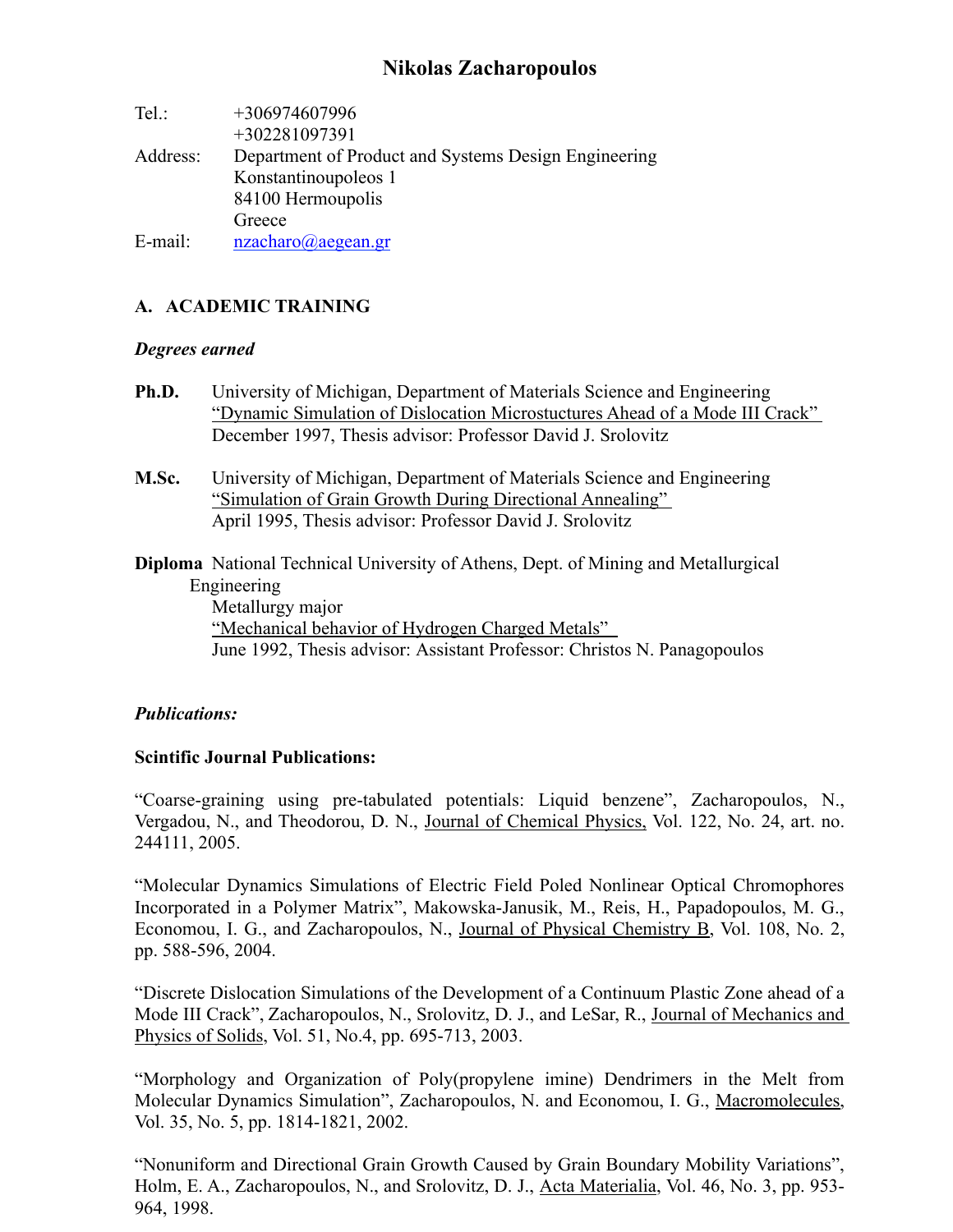"Dynamic Simulation of Dislocation Microstructures in Mode III Cracking", Zacharopoulos, N., Srolovitz, D. J., and LeSar, R., Acta Materialia, Vol. 45, No. 9, pp. 3745-3763, 1997.

"Cathodic Hydrogen Charging and Mechanical Properties of Copper", Panagopoulos, C. N. and Zacharopoulos, N., Journal of Materials Science, Vol. 29, pp. 3843-3846, 1994.

## **Conference Proceedings:**

Zacharopoulos, N., Vergadou, N., and Theodorou, D. N., "Transition from the atomistic to the coarse-grained representation simulation – liquid benzene example", Tziola Publishing, 1125, 2005.

Margaritis, N. A., Vergadou, N., Zacharopoulos, N., and Theodorou, D. N., "Coarse-graining methodology in rigid polymer simulation", Tziola Publishing, 45, 2003.

Zacharopoulos, N, Srolovitz, D. J., and LeSar, R., "Dynamic Simulation of Crack Propagation with Dislocation Emission and Migration", Materials Research Society, Vol. 409, pp. 199-204, 1995.

Zacharopoulos, N, Holm, E. A., and Srolovitz, D. J., "Simulation of Grain Growth During Directional Annealing", Materials Research Society, Vol. 362, pp. 271-276, 1994.

## **Selected Presentations:**

5<sup>th</sup> Panhellenic Chemical Engineering Conference, Thessaloniki, May, 2005: oral presentation.

4<sup>th</sup> Panhellenic Chemical Engineering Conference, Patras, May, 2003: oral presentation.

NATO-ASI Workshop on "Computer Simulation of Surfaces and Interfaces", Albena, Bulgaria, September, 2002: poster presentation.

International Workshop on "Molecular Modeling in Membrane Research", Teltow, Germany, May, 2002: oral presentation.

European Research Conference on "Complex Polymer Structures", Helsinki, Finland, August, 2001: oral presentation.

5<sup>th</sup> International Conference on the Fundamentals of Fracture (ICFF-V), NIST, Gaithersburg, MA, August, 1997: oral presentation.

Materials Research Society 1997 Spring Meeting, San Francisco, CA, April, 1997: oral presentation.

The Minerals, Metals and Materials Society Annual Meeting, Orlando, FL, February, 1997: poster presentation.

The Minerals, Metals and Materials Society Fall Meeting, Cincinnati, OH, October, 1996: oral presentation.

Materials Research Society 1995 Fall Meeting, Boston, MA, December 1995: oral presentation.

Materials Research Society 1994 Fall Meeting, Boston, MA, December 1994: oral presentation.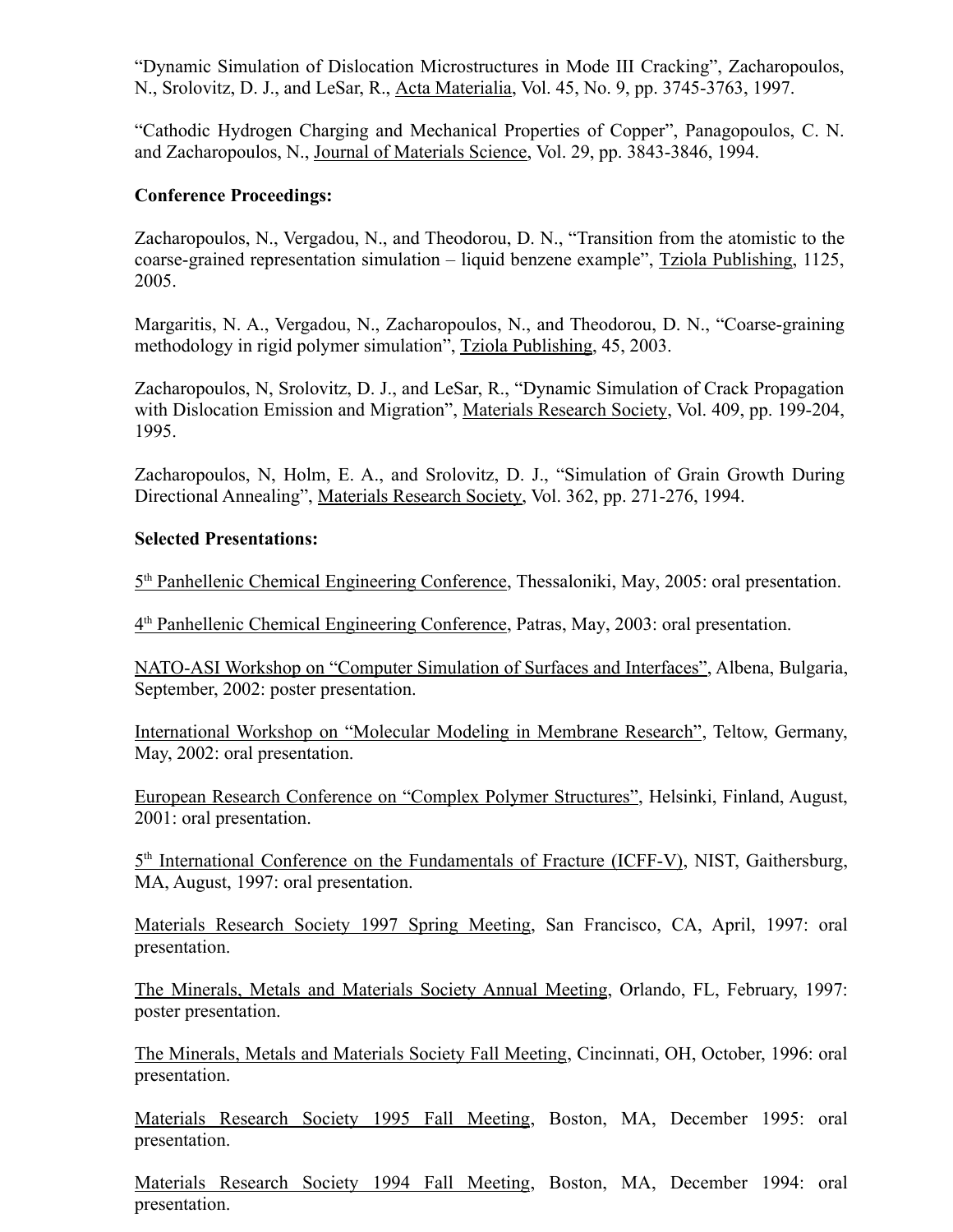96<sup>th</sup> American Ceramics Society Annual Meeting, Indianapolis, IN, April, 1994: oral presentation.

## **B. WORK EXPERIENCE**

### **NRCPS "Demokritos"**

Institute of Physical Chemistry, Research Fellow, Athens (05/03-05/07). Development of a computational method to equilibrate complex polymer molecules. Development of a computational method to predict the mechanical behavior of a semicrystalline polymer.

Institute of Physical Chemistry, Post-Doctoral Researcher, Athens (02/00-04/03). Study of the topology and solubility of dendrimers via molecular mechanics and dynamics methods, as well as Monte Carlo simulation. Development of a computational method for the coarse-grained simulation of rigid polymers for membrane applications.

### **University of the Aegean**

Department of Product and Systems Design Engineering, Instructor, Syros (09/07-06/08). Independent teaching of the following courses: Simulation  $-7<sup>th</sup>$  semester, Materials Selection for Design Applications – 9<sup>th</sup> semester, New Materials – 7<sup>th</sup> semester, Materials – 4<sup>th</sup> semester, graduate course Materials.

Department of Product and Systems Design Engineering, Instructor, Syros (09/05-06/07). Independent teaching of the following courses: Simulation  $-7<sup>th</sup>$  semester, Materials Selection for Design Applications –  $9<sup>th</sup>$  semester, Introduction to Probability and Statistics –  $4<sup>th</sup>$  semester, Materials  $-4<sup>th</sup>$  semester.

Department of Product and Systems Design Engineering, Instructor, Syros (09/04-06/05). Independent teaching of the following courses: Simulation  $-7<sup>th</sup>$  semester, Programming Technologies and Methodologies I (C Programming Language) –  $2<sup>nd</sup>$  semester, Introduction to Probability and Statistics –  $4<sup>th</sup>$  semester. Lab assignments in the course of Programming Technologies and Methodologies I.

Department of Product and Systems Design Engineering, Instructor, Syros (02/05-09/07). Supervision of two undergraduate diploma theses pertaining to materials restrictions to product design.

Supervision of two master's theses pertaining to materials use in specific design applications.

Department of Product and Systems Design Engineering, Instructor, Syros (02/04-06/04). Independent teaching of the graduate course Materials.

Department of Product and Systems Design Engineering, Instructor, Syros (09/02-06/04). Independent teaching of the following courses: Statics –  $3<sup>rd</sup>$  semester, Strength of Materials –  $5<sup>th</sup>$  semester and Materials  $-4<sup>th</sup>$  semester.

## **University of Michigan**

Department of Materials Science and Engineering, Research Assistant, Ann Arbor, MI (09/92- 12/97).

Study of the plastic zone ahead of a mode III crack using dislocation dynamics simulation (fast multipole method – FMM) and elasticity theory.

Investigation of the effect of a moving heat source on grain growth using Monte Carlo simulation.